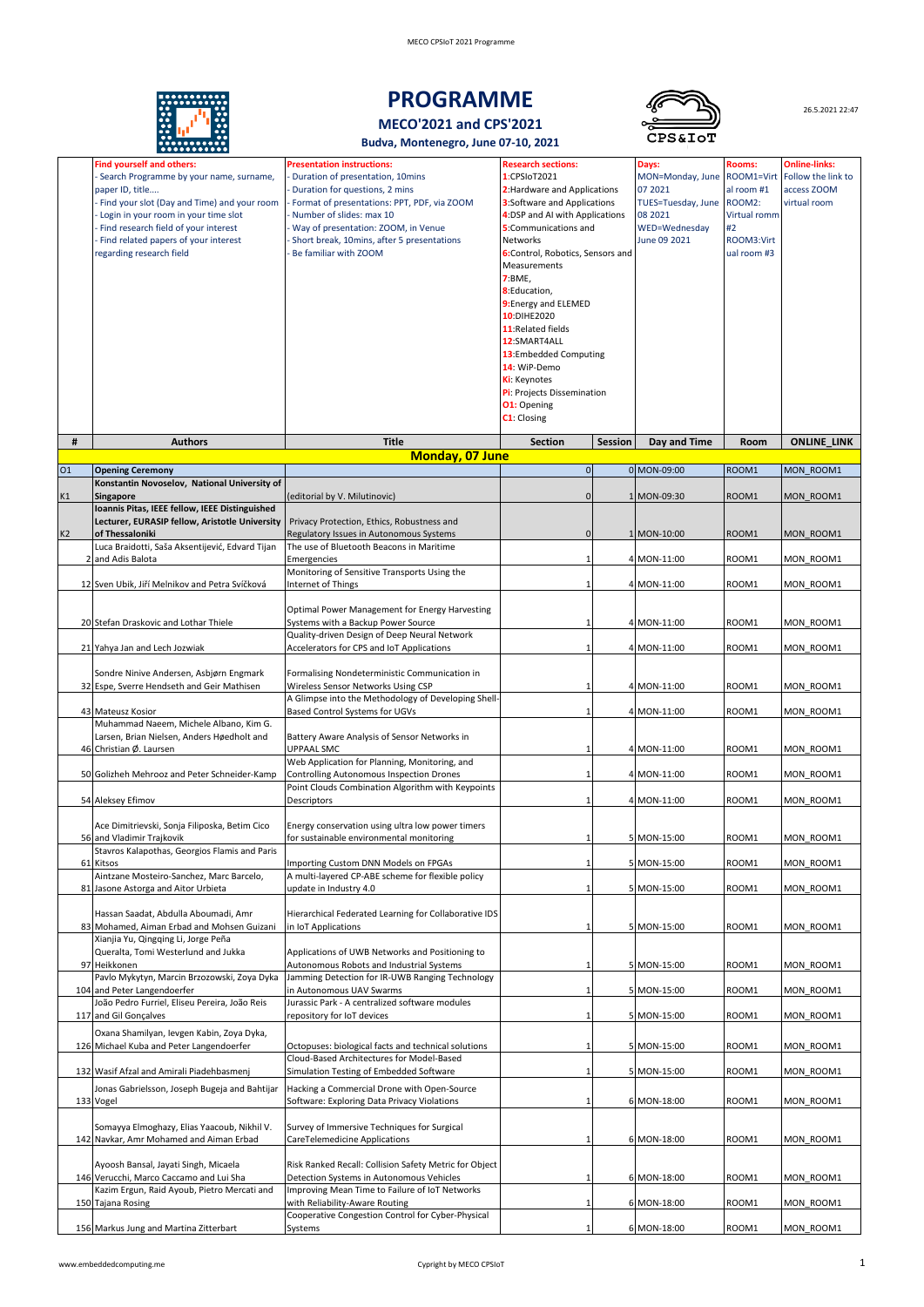| 161 Vijay Kumar and Kolin Paul                                                                                     | DevFing: Robust LCR Based Device Fingerprinting                                                          |                | 6 MON-18:00  | ROOM1             | MON ROOM1 |
|--------------------------------------------------------------------------------------------------------------------|----------------------------------------------------------------------------------------------------------|----------------|--------------|-------------------|-----------|
| Ebert Schoofs, Joanna Kisaakye, Burak                                                                              | Software Agent-based Multi-Robot Development: A                                                          |                |              |                   |           |
| 164 Karaduman and Moharram Challenger                                                                              | Case Study<br>A Framework for Cloud-based Testing of Multi-                                              |                | 6 MON-18:00  | ROOM1             | MON ROOM1 |
| 167 Bernd-Holger Schlingloff and Niels Hoppe<br>Vasiliy Pinkevich, Alexey Platunov and Arkady                      | variant Cyber-physical Systems<br>How to Improve IT Specialists Training for Designing                   | 1              | 6 MON-18:00  | ROOM1             | MON ROOM1 |
| 175 Kluchev                                                                                                        | Cyber-Physical Systems<br>Generalized compass operator for edge detection                                |                | 6 MON-18:00  | ROOM1             | MON ROOM1 |
| 14 Ivan Kholopov and Tatyana Kislitsyna<br>Ivan Rozanov, Alexey Sotnikov, Andrey                                   | with the required angular orientation<br>Reverberation signal simulation method in real-time             | 4              | 7 MON-11:00  | ROOM <sub>2</sub> | MON ROOM2 |
| 17 Proletarsky and Vladimir Suzev                                                                                  | sonar systems                                                                                            |                | 7 MON-11:00  | ROOM2             | MON ROOM2 |
| Aleksey I. Baranchikov, Nikolay. A. Sumenkov,<br>Nataliy S. Fokina, Ivan I. Yakovlev and Andrey<br>122 A. Rodionov | Using Data Cleansing Algorithms for Database<br>Reengineering                                            | 3              | 7 MON-11:00  | ROOM <sub>2</sub> | MON ROOM2 |
| Aleksey I. Baranchikov, Pavel Baranchikov and<br>123 Nataliy S. Fokina                                             | Fork-join method of decomposing monolithic<br>software products                                          | 3              | 7 MON-11:00  | ROOM <sub>2</sub> | MON ROOM2 |
|                                                                                                                    | Problem of Network Traffic Classification in                                                             |                |              |                   |           |
| 136 Dmitry Perepelkin and Maria Ivanchikova                                                                        | Multiprovider Cloud Infrastructures Based on<br>Machine Learning Methods                                 | 3              | 7 MON-11:00  | ROOM2             | MON ROOM2 |
| Grigory Silkin, Gennady Ovechkin, Oleg                                                                             |                                                                                                          |                |              |                   |           |
| 139 Bodrov, Irina Bodrova and Svetlana Baranova                                                                    | <b>Continuous Testing Maturity Model</b><br>Synthesis Method for CGRA Processors based on                | 3              | 7 MON-11:00  | ROOM <sub>2</sub> | MON ROOM2 |
| 148 Aleksandr Penskoi<br>Vladislav Lesnikov, Tatiana Naumovich and                                                 | <b>Imitation Model</b>                                                                                   | 3              | 7 MON-11:00  | ROOM2             | MON ROOM2 |
| 162 Alexander Chastikov                                                                                            | Multiplierless IIR Filter Design Technique                                                               | 3              | 7 MON-11:00  | ROOM2             | MON ROOM2 |
| Konstantin Zavertkin, Anastasia Panarina,<br>179 Aleksei Ovinnikov and Evgeny Likhobabin                           | Efficient BP-based decoding algorithms for QC-LDPC<br>codes                                              | 3              | 7 MON-11:00  | ROOM2             | MON ROOM2 |
| Veselin Ivanovic, Nevena Radović and Srdjan                                                                        | Principles of Functioning of Signal Adaptive Systems                                                     |                |              |                   |           |
| 25 Jovanovski                                                                                                      | for Space/Spatial-Frequency Analysis                                                                     | $\Delta$       | 8 MON-15:00  | ROOM <sub>2</sub> | MON ROOM2 |
| Sergey G. Gurzhin, Vladimir I. Zhulev, Michail B.<br>Kaplan, Viet Linh Nguyen, Evgeniy M. Proshin                  | Remote Monitoring of Patient's Breathing Process in                                                      |                |              |                   |           |
| 38 and Andrey V. Shulyakov                                                                                         | Complex Chronomagnetotherapy                                                                             | $\overline{4}$ | 8 MON-15:00  | ROOM <sub>2</sub> | MON ROOM2 |
| Evgeniy I. Chernov, Nikolay E. Sobolev,                                                                            | Narrowband Noise Signal Characteristics                                                                  |                |              |                   |           |
| Alexander A. Bondarchuk and Andrey V.<br>40 Shulyakov                                                              | Corresponding to Their Strong Latent Correlation for<br>Information-Measuring Systems                    |                | 8 MON-15:00  | ROOM <sub>2</sub> | MON ROOM2 |
| Yury Bulgakov, Tatyana Vitiazeva and Anatoly                                                                       | Research of the Spectrum of a Sequence of Complex                                                        |                |              |                   |           |
| 53 Mikheev                                                                                                         | Discrete Samples with Sample Rate Variability<br>Signal Adaptive Systems Used in Analysis and            | $\overline{4}$ | 8 MON-15:00  | ROOM <sub>2</sub> | MON ROOM2 |
| Veselin Ivanovic, Nevena Radović and Srdjan                                                                        | Estimation of Nonstationary 1D Signals: Principles of                                                    |                |              |                   |           |
| 55 Jovanovski                                                                                                      | <b>Functioning and Designing</b>                                                                         | $\overline{4}$ | 8 MON-15:00  | ROOM <sub>2</sub> | MON ROOM2 |
| 57 Indrit Enesi and Ledion Lico                                                                                    | Optimizing Parameters of Discrete Wavelet<br>Transform for Noise Reduction in Fingerprint Images         | $\overline{4}$ | 8 MON-15:00  | ROOM2             | MON ROOM2 |
| Alexander V. Savin, Victoria A. Sablina and<br>72 Michael B. Nikiforov                                             | Comparison of Facial Landmark Detection Methods<br>for Micro-Expressions Analysis                        | $\overline{4}$ | 8 MON-15:00  | ROOM2             | MON_ROOM2 |
| Dina Mahmoud, Beatrice Shokry, Abdallah                                                                            | Runtime Replacement of Machine Learning Modules<br>in FPGA-Based Systems                                 |                | 8 MON-15:00  |                   |           |
| 73 Elrefaey, Hassanein Amer and Ihab Adly                                                                          | Adaptive Filtering of non-Gaussian Flicker Noise in                                                      |                |              | ROOM2             | MON ROOM2 |
| 75 Alexander Parshin and Yury Parshin<br>Nevena Radović, Veselin Ivanovic, Igor Djurovic                           | Discrete Time Systems                                                                                    | 4              | 8 MON-15:00  | ROOM2             | MON_ROOM2 |
| 76 and Marko Simeunović                                                                                            | System for S-transform Realization<br>Rows Permutation Based Non-uniformity Correction                   | 4              | 9 MON-18:00  | ROOM2             | MON ROOM2 |
| 79 Igor Kudinov and Ivan Kholopov                                                                                  | Algorithm for Video Sequences<br>A Vision-based Target Tracking Robot System for                         | $\overline{4}$ | 9 MON-18:00  | ROOM2             | MON ROOM2 |
| 90 Yi Liu                                                                                                          | <b>Embedded Platforms</b>                                                                                | $\overline{4}$ | 9 MON-18:00  | ROOM2             | MON ROOM2 |
| Ivan Ivanov, Alexander Baranov, Denis<br>Spirjakin, Saba Akbari, Sergey Mironov and                                | Advanced Data Processing for Monitoring the                                                              |                |              |                   |           |
| 94 Vladislav Talipov                                                                                               | <b>Explosiveness of Combustible Gas Mixtures</b>                                                         | $\Delta$       | 9 MON-18:00  | ROOM2             | MON_ROOM2 |
| Denis Stanescu, Dragos Nastasiu, Cornel Ioana,<br>100 Angela Digulescu and Alexandru Serbanescu                    | Low complexity acoustic imaging system based on<br>time of arrivals dynamic estimation                   |                | 9 MON-18:00  | ROOM2             | MON_ROOM2 |
| Yury Bekhtin, Yury Filatov, Aleksey Ilyin and<br>109 Aleksey Lupachev                                              | Analog-to-Digital Converter of Noisy Pulses                                                              | $\overline{4}$ | 9 MON-18:00  | ROOM2             | MON_ROOM2 |
| Ivan Borovkov, Grigory Silkin, Angelina                                                                            | Landscape Images Generation Algorithm                                                                    |                |              |                   |           |
| 112 Vyugina and Alexander Bastrychkin                                                                              | Development                                                                                              | 4              | 9 MON-18:00  | ROOM2             | MON_ROOM2 |
| Angelina Vyugina, Svetlana Baranova, Grigory<br>113 Silkin, Natalia Khizrieva and Oleg Bodrov                      | Research of Spectral Components Structure in<br>Landscape Images Spectrum                                | 4              | 9 MON-18:00  | ROOM2             | MON_ROOM2 |
|                                                                                                                    | Evaluation of the spectral mode of the photometric                                                       |                |              |                   |           |
| 127 Vladimir Andrejev and Denis Avramenko                                                                          | signal by the two-sided Prony method                                                                     | $\overline{4}$ | 9 MON-18:00  | ROOM2             | MON_ROOM2 |
| Darko Babunski, Emil Zaev, Gerhard Rath, Filip                                                                     | Development and Hardware-in-the-Loop Simulation                                                          |                |              |                   |           |
| 18 Poposki and Radmila Koleva<br>Emil Zaev, Darko Babunski, Aleksandar                                             | of an Air Purifier Automatic Control System                                                              | 6              | 10 MON-11:00 | ROOM3             | MON ROOM3 |
| Jovanov, Gerhard Rath and Maximilian Pablo<br>58 Payr                                                              | Hardware-in-the-loop for Simulation and Control of<br>Greenhouse Climate                                 | 6              | 10 MON-11:00 | ROOM3             | MON_ROOM3 |
| Sergey Kirillov, Alexander Lisnichuk and Andrey Energy Efficiency and Minimize Bandpass                            | OFDM-Signal Multi-Criteria Synthesis to Improve                                                          |                |              |                   |           |
| 80 Batishchev                                                                                                      | Interference                                                                                             | 5              | 10 MON-11:00 | ROOM3             | MON ROOM3 |
| Alexander Mitov, Jordan Kralev, Tsonyo Slavov<br>84 and Ilcho Angelov                                              | LQG Control of Load-Sensing Electro-hydraulic Servo<br>System                                            | 6              | 10 MON-11:00 | ROOM3             | MON ROOM3 |
| Le Hong Quang, Putov Victor Vladimirovich,                                                                         |                                                                                                          |                |              |                   |           |
| Sheludko Victor Nikolaevich, Kuznetsov Anton                                                                       | Adaptive robust control of a multi-stage elastically<br>deformable electromechanical object and adaptive |                |              |                   |           |
| Anatolievich and Chernyshev Maxim                                                                                  |                                                                                                          |                |              |                   |           |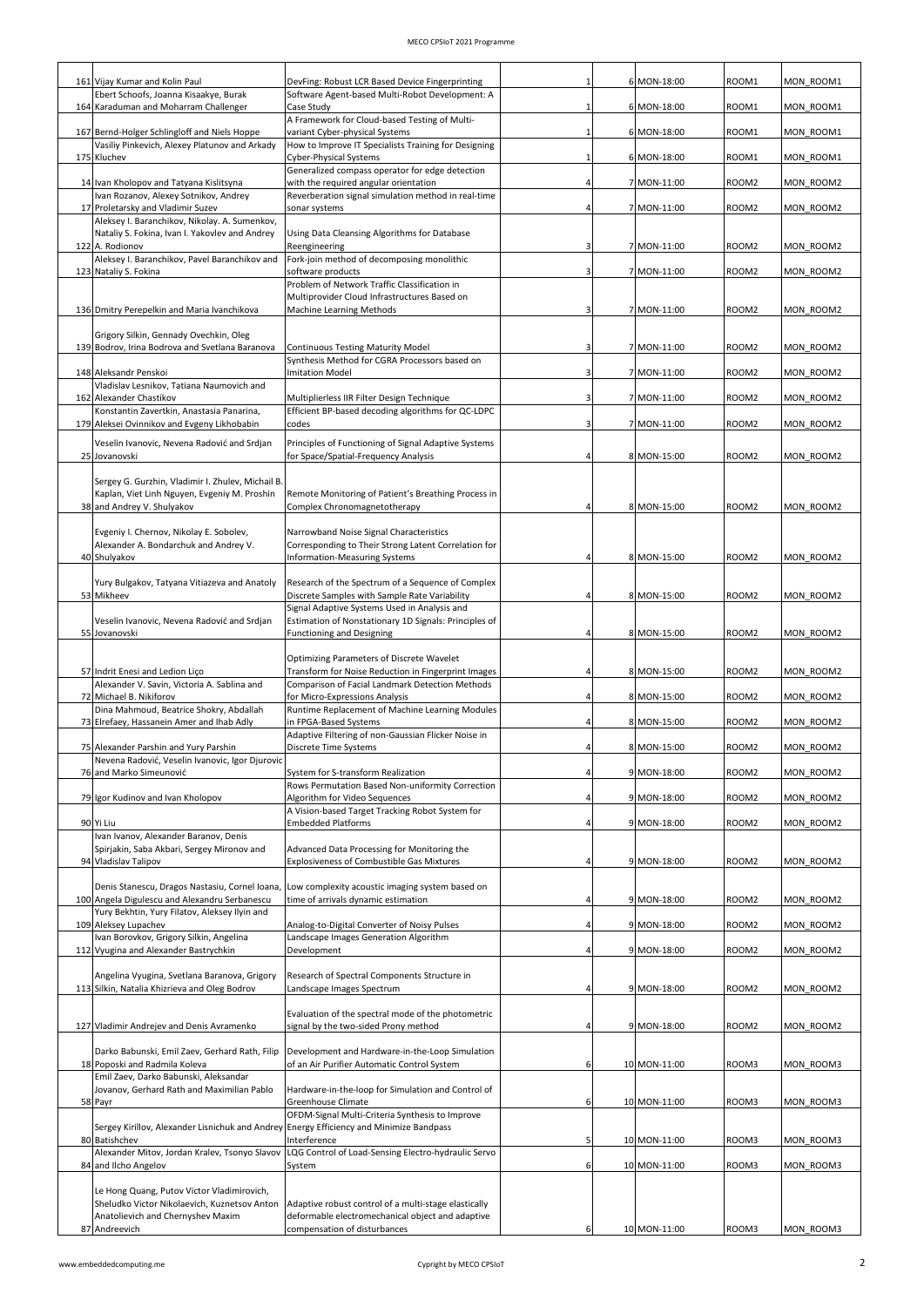|    | Vyacheslav Rybin, Aleksandra Tutueva, Timur                                                    |                                                                                             |                |               |       |                   |
|----|------------------------------------------------------------------------------------------------|---------------------------------------------------------------------------------------------|----------------|---------------|-------|-------------------|
|    | Karimov, Georgii Kolev, Denis                                                                  | Optimizing the Synchronization Parameters in                                                |                |               |       |                   |
|    | 91 Butusov and Ekaterina Rodionova                                                             | Adaptive Models of Rössler system                                                           | 6              | 10 MON-11:00  | ROOM3 | MON ROOM3         |
|    | Alexey Meleshko, Vasily Desnitsky, Igor                                                        | Combined Approach to Anomaly Detection in                                                   |                |               |       |                   |
|    | Kotenko, Evgenia Novikova and Anton<br>95 Shulepov                                             | Wireless Sensor Networks on Example of Water<br>Management System                           | 5              | 10 MON-11:00  | ROOM3 | MON ROOM3         |
|    | Natalia Khizrieva, Natalya Grinchenko,                                                         | Model for Landscape Images Transmission Through                                             |                |               |       |                   |
|    | 118 Gennady Svetlov and Andrey Rodionov                                                        | a Communication Channel                                                                     | 5              | 10 MON-11:00  | ROOM3 | MON ROOM3         |
|    | Dmitry Dvoryankov, Denis Valuyskiy, Sergey                                                     | The Problem of Debris Detection with Automotive                                             |                |               |       |                   |
|    | 125 Vityazev and Vladimir Vityazev                                                             | 77-GHz FMCW Radar                                                                           |                | 10 MON-11:00  | ROOM3 | MON ROOM3         |
|    |                                                                                                |                                                                                             |                |               |       |                   |
|    | Anatolii Pulavskyi, Sergey Krivenko, Igor                                                      | Determination of the risk of developing diabetes                                            |                |               |       |                   |
|    | Linskiy, Mykola Posokhov, Stanislav                                                            | mellitus based on the patterns of symbolic dynamics                                         |                |               |       |                   |
|    | 8 Krivenko and Liudmyla Kryvenko                                                               | of the amplitude-time heart rate variability                                                | $\overline{7}$ | 11 MON-15:00  | ROOM3 | MON ROOM3         |
|    | Georgy Kukharev, Nazym Kazieva and<br>44 Nadezhda Shchegoleva                                  | Animation Qr-Codes For Facial Biometry Tasks And<br>Its Applications                        | $\overline{7}$ | 11 MON-15:00  | ROOM3 | MON ROOM3         |
|    |                                                                                                | Managerial medical decisions and methods of                                                 |                |               |       |                   |
|    | Alexander Kroshilin, Svetlana Kroshilina,                                                      | obtaining medical information in conditions of                                              |                |               |       |                   |
|    | 48 Alexander Pylkin and Gennady Ovechkin                                                       | uncertainty                                                                                 | 7              | 11 MON-15:00  | ROOM3 | MON ROOM3         |
|    | Michael Kopichev, Anton Putov and Ekaterina                                                    |                                                                                             |                |               |       |                   |
|    | 93 Ilatovskaya                                                                                 | Self-balancing robot autonomous control system                                              | 6              | 11 MON-15:00  | ROOM3 | MON ROOM3         |
|    |                                                                                                | Determination of the buffer capacity the network                                            |                |               |       |                   |
|    |                                                                                                | node when servicing self-similar traffic modeled by                                         |                |               |       |                   |
|    | 130 Tatiana Tatarnikova and Oleg Kutuzov                                                       | the Weibull distribution                                                                    | 6              | 11 MON-15:00  | ROOM3 | MON ROOM3         |
|    |                                                                                                | Determining the length of the time series sequence                                          |                |               |       |                   |
|    | Tatiana Tatarnikova, Boris Sovetov and<br>131 Vladislav Cehanovsky                             | for generating self-similar traffic with the required<br>Hurst index                        | 6              | 11 MON-15:00  | ROOM3 | MON ROOM3         |
|    |                                                                                                | Hardware-in-the-loop simulation on linear-quadratic                                         |                |               |       |                   |
|    |                                                                                                | controller for stabilization of a humanoid robot                                            |                |               |       |                   |
|    | 138 Sherif Sherif, Tsonyo Slavov and Jordan Kralev                                             | during walking                                                                              | 6              | 11 MON-15:00  | ROOM3 | MON ROOM3         |
|    |                                                                                                |                                                                                             |                |               |       |                   |
|    | Boris Kostrov, Gennady Ovechkin, Natalya                                                       | The Method for Estimating the Error Probability of                                          |                |               |       |                   |
|    | 149 Grinchenko and Gennady Svetlov                                                             | Multithreshold Decoder for Self-Orthogonal Codes                                            | 6              | 11 MON-15:00  | ROOM3 | MON ROOM3         |
|    | 163 Grigorii Belskii and Elena Serykh                                                          | Spherical Robot Remote Control Development                                                  | 6              | 11 MON-15:00  | ROOM3 | MON ROOM3         |
|    |                                                                                                | A Contactless Solution for Monitoring Social                                                |                |               |       |                   |
|    | 66 Ziran He and Naim Dahnoun                                                                   | Distancing: A Stereo Vision Enabled Real-Time<br>Human Distance Measuring System            | $\overline{7}$ | 12 MON-18:00  | ROOM3 | MON ROOM3         |
|    | Yevgeniy Muratov, Michael B. Nikiforov, Olga                                                   | Heart rate measurements with a web camera based                                             |                |               |       |                   |
|    | 67 Melnik and Aleksandr Loskutov                                                               | on the facial image moving in the frame                                                     | $\overline{7}$ | 12 MON-18:00  | ROOM3 | MON ROOM3         |
|    | Nimai Chandra Das, Anastasia D. Skakun, Md.                                                    |                                                                                             |                |               |       |                   |
|    | Ziaul Haque Zim, Mehdi Hasan Rafi and                                                          |                                                                                             |                |               |       |                   |
|    | 74 Md.Ahanaf Thamid Akif                                                                       | PatiCare: Patient Health Care Monitoring System                                             | 7              | 12 MON-18:00  | ROOM3 | MON ROOM3         |
|    |                                                                                                | Continuous Measurement of Respiratory Rate via                                              |                |               |       |                   |
|    | Grigoris Protopsaltis, Maria Krizea and John                                                   | Single-Wavelength Reflective                                                                |                |               |       |                   |
|    | 82 Gialelis                                                                                    | Photoplethysmography                                                                        |                | 12 MON-18:00  | ROOM3 | MON ROOM3         |
|    |                                                                                                |                                                                                             |                |               |       |                   |
|    | Tatyana Vityazeva, Sergey Vityazev and                                                         | Computationally Efficient Heart Rate Variability                                            |                |               |       |                   |
|    | 105 Anatoly Mikheev                                                                            | Analysis Implementation                                                                     | $\overline{7}$ | 12 MON-18:00  | ROOM3 | MON ROOM3         |
|    | Mikhail Kaplan, Mikhael Nikiforov, Olga                                                        |                                                                                             |                |               |       |                   |
|    | Melnik, Dmitriy Ustyukov and Andrey<br>128 Shulyakov                                           | Microprocessor-Based System for Collection and<br>Processing of Biomedical Information      | 7              | 12 MON-18:00  | ROOM3 | MON ROOM3         |
|    | Maria Ashapkina, Alexey Alpatov, Victoria A.                                                   | Vibro-tactile Portable Device for Home-base Physical                                        |                |               |       |                   |
|    | 129 Sablina and Olga Melnik                                                                    | Rehabilitation                                                                              |                | 12 MON-18:00  | ROOM3 | MON ROOM3         |
|    |                                                                                                |                                                                                             |                |               |       |                   |
|    | Ivana Ognjanovic, Ramo Šendelj, John Mantas                                                    | Development of ICT enhanced person-centred care                                             |                |               |       |                   |
|    | 159 and Milovan Roganović                                                                      | services for stroke outpatient rehabilitation                                               | 7              | 12 MON-18:00  | ROOM3 | MON ROOM3         |
|    | Irina A. Kondratyeva, Irina I. Shpakovskaya,                                                   |                                                                                             |                |               |       |                   |
|    | Dina V. Trotsyuk, Alexander S. Krasichkov,                                                     |                                                                                             |                |               |       |                   |
|    | Anastasiya A. Polyakova, Zulfia A. Zaripova and Statistical Methods to Determine Predictors of |                                                                                             | $\overline{7}$ |               |       | MON ROOM3         |
|    | 177 Dmitry S. Medvedev                                                                         | Mortality in Older Patients with Airway Cancer                                              |                | 12 MON-18:00  | ROOM3 |                   |
|    |                                                                                                | <b>Tuesday, 08 June</b>                                                                     |                |               |       |                   |
|    | Benoît Dupont de Dinechin, Chief Technology                                                    | Engineering a Manycore Processor for Edge                                                   | $\overline{0}$ |               | ROOM1 |                   |
| K3 | <b>Officer of Kalray</b>                                                                       | Computing<br>Hearables: From in-ear recording of vital signs and                            |                | 2 TUES-09:00  |       | TUES ROOM1        |
| K4 | Danilo Mandic. Imperial College, London, UK                                                    | neural function to doctorless hospitals                                                     | $\mathbf{0}$   | 2 TUES-10:00  | ROOM1 | <b>TUES ROOM1</b> |
|    | 27 Dmitriy Eremenko                                                                            | Minimal Algebras of Multioperations                                                         |                | 13 TUES-11:00 | ROOM1 | TUES_ROOM1        |
|    | Marcin Aftowicz, levgen Kabin, Zoya Dyka and                                                   | Clustering versus Statistical Analysis for SCA: when                                        |                |               |       |                   |
|    | 68 Peter Langendoerfer                                                                         | Machine Learning is Better                                                                  | $\overline{2}$ | 13 TUES-11:00 | ROOM1 | TUES ROOM1        |
|    |                                                                                                |                                                                                             |                |               |       |                   |
|    | Daniel Nickalls, Jiacheng Wu and Naim                                                          | A Real-time and High Performance Posture                                                    |                |               |       |                   |
|    | 71 Dahnoun                                                                                     | Estimation System Based on Millimeter-wave Radar                                            | $\overline{2}$ | 13 TUES-11:00 | ROOM1 | TUES ROOM1        |
|    | Zoya Dyka, Ievgen Kabin, Dan Klann and Peter                                                   | Multiplier as a Mean for Reducing Vulnerability of                                          |                |               |       |                   |
|    | 89 Langendoerfer                                                                               | Atomic Patterns to Horizontal Address-Bit Attacks                                           |                | 13 TUES-11:00 | ROOM1 | <b>TUES ROOM1</b> |
|    |                                                                                                | A Smart Home Agriculture System Based on Internet                                           |                |               |       |                   |
|    | 176 Vahid Khalilpour and Moharram Challenger                                                   | of Things                                                                                   | $\mathbf{1}$   | 13 TUES-11:00 | ROOM1 | <b>TUES ROOM1</b> |
|    | Ilias Alexopoulos, Stelios Neophytou and                                                       | Identifying Metrics for an IoT Performance                                                  |                |               |       |                   |
|    | 180 Ioannis Kyriakides                                                                         | <b>Estimation Framework</b>                                                                 | 1              | 13 TUES-11:00 | ROOM1 | <b>TUES ROOM1</b> |
|    | Nikolaos Tzanis, Eleftherios Mylonas, Michael                                                  | Real-Time Transient State Estimation in Smart Grids                                         |                |               |       |                   |
|    | 181 Birbas and Alexios Birbas                                                                  | Utilizing Industrial IoT Data                                                               | 1              | 13 TUES-11:00 | ROOM1 | <b>TUES ROOM1</b> |
|    |                                                                                                |                                                                                             |                |               |       |                   |
|    |                                                                                                | Strahinja Jakic, Ivan Konatar, Real Time                                                    |                |               |       |                   |
|    | 199 Ivan Konatar and Strahinja Jakić                                                           | Measurement and Analysis of Air and Water<br>Parameters on the Territory of Montenegro, UDG |                | 13 TUES-11:00 | ROOM1 | TUES ROOM1        |
|    | 200 Natalija Drekalovic                                                                        | Raw milk quality monitoring system                                                          |                | 13 TUES-11:00 | ROOM1 | TUES_ROOM1        |
|    | Aleksey Efimov, Anatoly I. Novikov, Dmitry                                                     | Algorithms for approximating contours by linear                                             |                |               |       |                   |
|    | 59 Ustukov and Andrey Tarasov                                                                  | sections                                                                                    | 3              | 14 TUES-15:00 | ROOM1 | TUES ROOM1        |
|    |                                                                                                |                                                                                             |                |               |       |                   |
|    |                                                                                                | A comparative study of automation testing tools for<br>web applications                     | $\overline{3}$ | 14 TUES-15:00 |       |                   |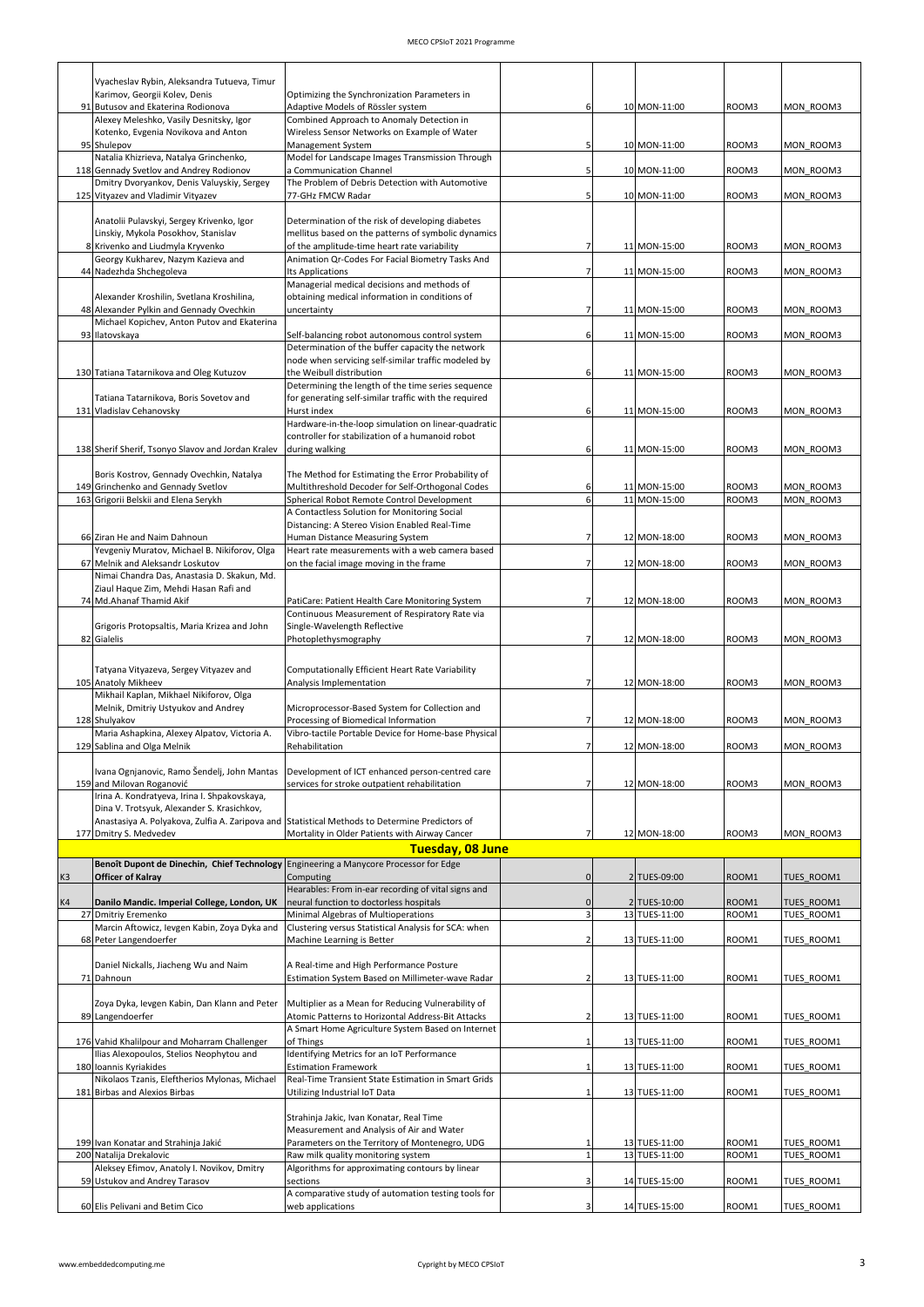|                                                                                             | Analysis of the Clustering Algorithm Effectiveness<br>when an Autonomous Car's Estimating the Angular     |              |                                |                   |                          |
|---------------------------------------------------------------------------------------------|-----------------------------------------------------------------------------------------------------------|--------------|--------------------------------|-------------------|--------------------------|
| 63 Maxim Grachev and Yury Parshin                                                           | Coordinates Using the Maximum Likelihood Method<br>A Novel High Performance Human detection,              |              | 14 TUES-15:00                  | ROOM1             | TUES ROOM1               |
|                                                                                             | Tracking and Alarm System Based on millimeter-                                                            |              |                                |                   |                          |
| 64 Jiacheng Wu, Han Cui and Naim Dahnoun<br>Pavel Lyakhov, Maxim Bergerman, Natalia         | wave Radar                                                                                                |              | 14 TUES-15:00                  | ROOM1             | TUES ROOM1               |
| Semyonova, Dmitrii Kaplun and Alexander                                                     | Design Reverse Converter for Balanced RNS with                                                            |              |                                |                   |                          |
| 65 Voznesensky                                                                              | Three Low-cost Modules<br>A New Method of Sign Detection in RNS Based on                                  |              | 14 TUES-15:00                  | ROOM1             | TUES ROOM1               |
| Pavel Lyakhov, Maria Valueva, Dmitrii Kaplun<br>69 and Alexander Voznesensky                | Modified Chinese Remainder Theorem                                                                        |              | 14 TUES-15:00                  | ROOM1             | TUES ROOM1               |
|                                                                                             |                                                                                                           |              |                                |                   |                          |
| Pavel Lyakhov, Georgii Valuev, Maria Valueva,<br>70 Dmitrii Kaplun and Aleksandr Sinitca    | Single Image Super-Resolution Method Based on<br>Bilinear Interpolation and U-Net Combination             |              | 14 TUES-15:00                  | ROOM1             | TUES ROOM1               |
|                                                                                             | Fundamental Concepts to Build a Runtime                                                                   |              |                                |                   |                          |
| 85 Denis Loubach                                                                            | Reconfigurable Virtual Platform Model<br>Inferring Custom Synthesizable Kernel for                        |              | 14 TUES-15:00                  | ROOM1             | TUES ROOM1               |
|                                                                                             | Generation of Coprocessors with Out-of-Order                                                              |              |                                |                   |                          |
| 86 Alexander Antonov<br>Maxim S. Pestin, Alexander S. Novikov, Alexey                       | Execution<br>Multicriteria optimization problem of data flows in                                          | 3            | 14 TUES-15:00                  | ROOM1             | TUES ROOM1               |
| 88 Ivutin and Anna Voloshko                                                                 | heterogeneous information systems                                                                         | $\mathbf{a}$ | 15 TUES-18:00                  | ROOM1             | TUES ROOM1               |
| Anna Voloshko, Alexey Ivutin and Alexander S.                                               | Rules for optimal static tasks scheduling in                                                              |              |                                |                   |                          |
| 96 Novikov                                                                                  | heterogeneous systems<br>Towards application of text mining techniques to the                             |              | 15 TUES-18:00                  | ROOM1             | TUES ROOM1               |
| 98 Mikhail Kuznetzov and Evgenia Novikova                                                   | analysis of the privacy policies                                                                          | 3            | 15 TUES-18:00                  | ROOM1             | TUES ROOM1               |
|                                                                                             | Nonlinear function parameters optimization                                                                |              |                                |                   |                          |
| 101 Alexei Sychev                                                                           | implementation by Python programming language                                                             | 3            | 15 TUES-18:00                  | ROOM1             | TUES ROOM1               |
|                                                                                             | Heterogeneous text data parallel processing to<br>behavioral anomalies search using machine learning      |              |                                |                   |                          |
| 106 Pavel Savenkov and Alexey Ivutin                                                        | methods and algorithms                                                                                    |              | 15 TUES-18:00                  | ROOM1             | TUES ROOM1               |
| 107 Hyrmet Mydyti and Arbana Kadriu                                                         | The Data Mining Approach: A Case Study - Clustering<br>Algorithms for After Sale Service                  |              | 15 TUES-18:00                  | ROOM1             | TUES ROOM1               |
| Vyacheslav Koryachko, Dmitry Perepelkin,                                                    | Development of Cloud Video Conferencing System                                                            |              |                                |                   |                          |
| 111 Aleksey Saprykin and Maria Ivanchikova                                                  | Based on Two-Phase Routing Networks<br>Implementation White-Box Cryptography for Elliptic                 |              | 15 TUES-18:00                  | ROOM1             | TUES ROOM1               |
| 115 Alla Levina, Ivan Kamnev and Igor Zikratov                                              | Curve Cryptography                                                                                        |              | 15 TUES-18:00                  | ROOM1             | TUES ROOM1               |
| Flavia Caforio, Michele Paolino, Pierpaolo<br>120 Iannicelli and Daniel Raho                | VOSySmonitoRV: a mixed-criticality solution on Linux<br>capable RISC-V platforms                          | 3            | 15 TUES-18:00                  | ROOM1             | TUES ROOM1               |
| Rebeca P. Díaz-Redondo, Manuel Caeiro                                                       |                                                                                                           |              |                                |                   |                          |
| Rodríguez, Soledad Torres-Guijarro, Iria<br>7 Vázquez Silva and Mario Manso Vázquez         | A Micro learning approach based on a Telegram bot:<br>a gender-inclusive language experience              | 8            | 16 TUES-11:00                  | ROOM <sub>2</sub> | TUES ROOM2               |
| Anatolijs Zabasta, Nadezda Kunicina, Jasmin                                                 | Acquisition of Learning Outcomes Applying Active                                                          |              |                                |                   |                          |
| Kevric, Aphrodite Ktena, Anastasija Ziravecka<br>9 and Dejan Jokic                          | Learning Approach and Quality Assurance process at<br><b>ELEMEND</b> project                              | 8            | 16 TUES-11:00                  | ROOM2             | TUES ROOM2               |
|                                                                                             |                                                                                                           |              |                                |                   |                          |
|                                                                                             | On-line education as a new industry and market:                                                           |              |                                |                   |                          |
| Natalia Trifonova, Marina Vlasova and Mikhail                                               | changing the thematic agenda, demand parameters                                                           |              |                                |                   |                          |
| 26 Kanavtsev<br>Anatolijs Zabasta, Ansis Avotins, Ricards                                   | and leadership principles                                                                                 | 8            | 16 TUES-11:00                  | ROOM2             | TUES ROOM2               |
| Porins, Peteris Apse-Apsitis, Janis Bicans and                                              | Development of IoT based Monitoring and Control                                                           |              |                                |                   |                          |
| 30 Darja Korabicka                                                                          | System for Small Industrial Greenhouses                                                                   | 8            | 16 TUES-11:00                  | ROOM2             | TUES ROOM2               |
| 41 Adnan Bosović, Ajla Merzić and Mustafa Musić   Practice-Oriented Teaching in Smart Grids |                                                                                                           | 8            | 16 TUES-11:00                  | ROOM2             | TUES ROOM2               |
| Ioannis-Christos Dedes, Eleftherios Tsampasis,                                              |                                                                                                           |              |                                |                   |                          |
| 77 Charalambos Elias and Panagiotis Gkonis                                                  | Energy Storage in Smart Electrical Grids                                                                  | 9            | 16 TUES-11:00                  | ROOM2             | TUES ROOM2               |
| Maria Gkaroutsou, Eleftherios Tsampasis,                                                    | Thermochemical Energy Storage in Solar Power                                                              |              |                                |                   |                          |
| 99 Charalambos Elias and Vassilis Stathopoulos                                              | Plants                                                                                                    |              | 16 TUES-11:00                  | ROOM2             | TUES_ROOM2               |
| Gordana Lastovicka-Medin, Djordjije Pantovic,                                               | Physics of Fluids generated in the Human<br>Respiratory Cycle and Social Distancing in time of            |              |                                |                   |                          |
| 195 Ivona Bozovic and Ivana Doknic                                                          | COVID-19                                                                                                  |              | 16 TUES-11:00                  | ROOM2             | TUES ROOM2               |
| Sergey Kruglov, Nikolai Vereschagin, Andrei                                                 | Study of the Energy Haracteristics a Thyratron-type<br>Gas Discharge Current Interrupter with Sector Hole |              |                                |                   |                          |
| Serezhin, Sergei Shatilov, Kirill Agaltsov and                                              | in the Screen in a Scheme with Inductive Energy                                                           |              |                                |                   |                          |
| 103 Dmitry Kusakin                                                                          | Storage<br>Study of the Temperature Effect on Operating Mode                                              |              | 17 TUES-15:00                  | ROOM2             | TUES_ROOM2               |
| Sergey Kruglov, Nikolai Vereschagin, Andrei                                                 | of a Thyratron-type Gas-discharge Current                                                                 |              |                                |                   |                          |
| Serezhin, Sergei Shatilov, Kirill Agaltsov and<br>134 Dmitry Kusakin                        | Interrupter in a Scheme with Inductive Energy<br>Storage                                                  | 9            | 17 TUES-15:00                  | ROOM2             | TUES_ROOM2               |
|                                                                                             | Designing an Electronic System for a Foreign                                                              |              |                                |                   |                          |
|                                                                                             | Language Students' Teaching of the Training<br>Program "Information Science and Computer                  |              |                                |                   |                          |
| 140 Natalia Kopylova                                                                        | Engineering"                                                                                              | 8            | 17 TUES-15:00                  | ROOM2             | TUES_ROOM2               |
| Asep Andi Suryandi, Inaki Erazo Damian and                                                  | FBG Magnetostrictive Composite Flux Sensor<br>Response Characterisation for Surface Permanent             |              |                                |                   |                          |
| 166 Siniša Djurović                                                                         | Magnet Rotor Flux Monitoring                                                                              |              | 17 TUES-15:00                  | ROOM2             | TUES ROOM2               |
| Jovan Vujasinović, Goran Savić and Milan                                                    | Terminal for Remote Control of Renewable Energy<br>Sources Powered Station for Electric Vehicles          |              |                                |                   |                          |
| 169 Prokin                                                                                  | Charging                                                                                                  | q            | 17 TUES-15:00                  | ROOM2             | TUES ROOM2               |
| Dimitris Karadimas, Christos Panagiotou, John<br>Gialelis, Christos Koulamas and Stavros    | Process based Machine Learning for Energy                                                                 |              |                                |                   |                          |
| 170 Koubias                                                                                 | Optimization in Industrial Enterprises                                                                    | q            | 17 TUES-15:00                  | ROOM2             | TUES_ROOM2               |
| Florina Besnea Petcu, Stefan-Irinel Cismaru,<br>Andrei-Costin Trasculescu, Ionut-Cristian   |                                                                                                           |              |                                |                   |                          |
| Resceanu, Cristina Pana, Marius Niculescu and                                               | Brain-Computer Interface System for Monitoring                                                            |              |                                |                   |                          |
| 178 Nicu-George Bizdoaca<br>Lamir Shkurti, Jaumin Ajdari, Faton                             | Biomedical Parameters Integrated in Virtual Reality<br>PlagAL: Plagiarism detection system for Albanian   |              | 17 TUES-15:00<br>17 TUES-15:00 | ROOM2             | TUES ROOM2<br>TUES ROOM2 |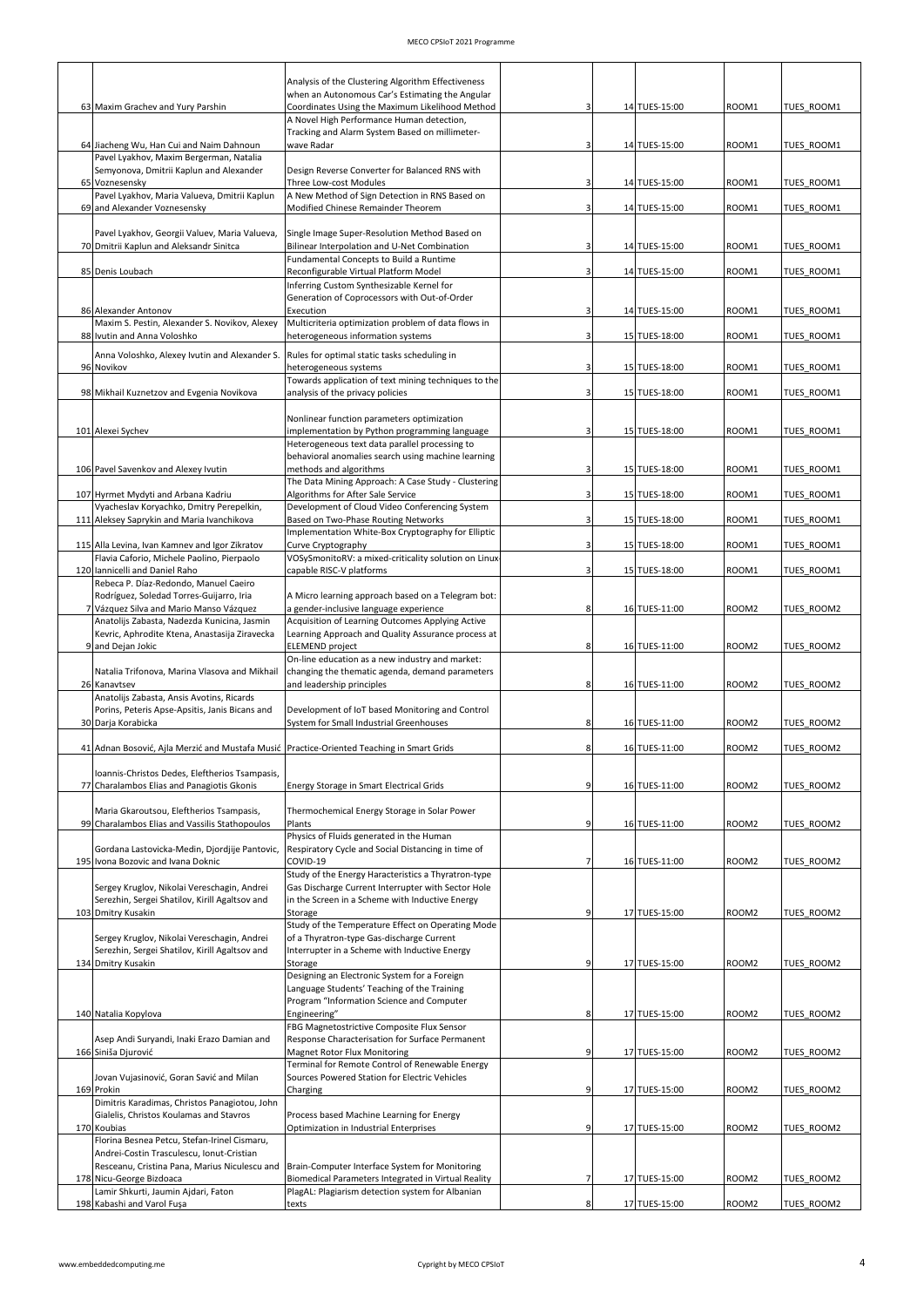|    | Mikhail Kuptsov, Vladimir Minaev, Sergei                                           |                                                                                                  |             |               |                   |                   |
|----|------------------------------------------------------------------------------------|--------------------------------------------------------------------------------------------------|-------------|---------------|-------------------|-------------------|
|    | Yablochnikov. Irina Yablochnikova and V<br>16 Dzobelova                            | Analysis of the Implementation of Information<br>Exchange Algorithms in Social Networks          | 11          | 18 TUES-18:00 | ROOM <sub>2</sub> | TUES ROOM2        |
|    | John Tasloglou, Nikos Frantzis, George                                             | Switching Speed Evaluation of Commercially                                                       |             |               |                   |                   |
|    | Bertolis, John Konstantaras, John                                                  | Available IGBTs for Sub-microsecond Pulsed Power                                                 |             |               |                   |                   |
|    | 19 Koutsoubis and Christos Manasis<br>Nikolay Safyannikov, Aleksandr Chepasov and  | <b>Applications</b><br>Functional Organization of Elements of Stream                             | 11          | 18 TUES-18:00 | ROOM2             | TUES_ROOM2        |
|    | 29 Pavel Bondarenko                                                                | Converters with Actualization of States                                                          | 11          | 18 TUES-18:00 | ROOM2             | TUES ROOM2        |
|    |                                                                                    | Measuring the Government Openness using an                                                       |             |               |                   |                   |
|    | Vigan Raca, Goran Velinov, Betim<br>49 Cico and Margita Kon-Popovska               | Assessment Tool: Case study of Six Western Balkan<br>Countries                                   | 11          | 18 TUES-18:00 | ROOM <sub>2</sub> | TUES_ROOM2        |
|    |                                                                                    | Integration of business process definition, analysis                                             |             |               |                   |                   |
|    | Nickolay Vasiliev, Alexander Yashin and Sergei                                     | and execution tools based on block-structured<br>approach                                        |             |               |                   |                   |
|    | 110 Dovzhikov                                                                      |                                                                                                  | 11          | 18 TUES-18:00 | ROOM <sub>2</sub> | TUES ROOM2        |
|    |                                                                                    | Method of Development of the Automated System                                                    |             |               |                   |                   |
|    | 116 Anna Voloshko and Oleg Kryukov                                                 | for Formulation of Recommendations for the<br>Optimal Organization of the Production Process     | 11          | 18 TUES-18:00 | ROOM2             | TUES_ROOM2        |
|    | Peter Okeme, Anastasia Skakun and                                                  | The Implementation of Smart Factory for Product                                                  |             |               |                   |                   |
|    | 141 Muzalevskii Aleksandr                                                          | Inspection and Validation                                                                        | 11          | 18 TUES-18:00 | ROOM2             | TUES ROOM2        |
|    | 157 Igor Ognjanovic, Livia Maglić and Bojana Tošić                                 | IT Enhanced Process Management in ports:<br>Comprehensive Evaluation Framework                   | 11          | 18 TUES-18:00 | ROOM2             | TUES_ROOM2        |
|    | Damir Nozica, Tomislav Keser and Damir                                             | Unmanned Arial Vehicle Swarm Uses Wi-Fi to Search                                                |             |               |                   |                   |
|    | 158 Blažević<br>Lidia Pocero Fraile, Apostolos Fournaris and                       | for Stranded People in Remote Areas<br>Design and Performance Evaluation of an Embedded          | 11          | 18 TUES-18:00 | ROOM2             | TUES ROOM2        |
|    | 3 Christos Koulamas                                                                | <b>EDHOC Module</b>                                                                              | 13          | 19 TUES-11:00 | ROOM3             | TUES_ROOM3        |
|    |                                                                                    | Influence of Synthesis Parameters on Vulnerability                                               |             |               |                   |                   |
|    | 4 Tomáš Balihar and Martin Novotný<br>Kai-Uwe Basener, Stefan Scharoba, Hans-      | to Side-Channel Attacks                                                                          | 13          | 19 TUES-11:00 | ROOM3             | TUES ROOM3        |
|    | Werner Wiesbrock, Jens Bielefeldt, Mozhdeh                                         |                                                                                                  |             |               |                   |                   |
|    | Massah, Siddique Reza Khan and Michael                                             | DeepTest: How Machine Learning can improve the<br>test of Embedded Systems                       |             |               |                   |                   |
|    | 11 Hübner                                                                          | Neuro-fuzzy Approach for the Calibration of High-                                                | 13          | 19 TUES-11:00 | ROOM3             | TUES ROOM3        |
|    | 13 Sergey M. Morozov                                                               | Precision Embedded Systems                                                                       | 13          | 19 TUES-11:00 | ROOM3             | TUES_ROOM3        |
|    | Olga Bureneva, Alena Pustovoitova and Daniil<br>22 Sobolev                         | Hardware module for pulse interference mitigation<br>in digital signal streams                   | 13          | 19 TUES-11:00 | ROOM3             | TUES ROOM3        |
|    |                                                                                    | Digitally enabled interactions: Designing for                                                    |             |               |                   |                   |
|    | 160 Steve Pearce                                                                   | Customer Agency, Control and Customization                                                       | 11          | 19 TUES-11:00 | ROOM3             | TUES ROOM3        |
|    | 172 Sanja Bauk and Radoje Dzankic                                                  | Model of Tracking Radioactive Cargo in Sea<br>Transport                                          | 11          | 19 TUES-11:00 | ROOM3             | TUES ROOM3        |
|    | Evgeny Kozlov, Andrey Trubitsyn, Andrey                                            | Modeling the Process of Heat Transfer from the                                                   |             |               |                   |                   |
|    | 173 Fefelov and Evgeny Grachev                                                     | Surface of Liquid Metals                                                                         | 11          | 19 TUES-11:00 | ROOM3             | TUES ROOM3        |
|    | Dimitris Karadimas, Christos<br>Panagiotou, Orestis Akrivopoulos and Ioannis       | Architecture & System Design of TERRA+: The wine                                                 |             |               |                   |                   |
|    | 185 Chatzigiannakis                                                                | production use case                                                                              | 11          | 19 TUES-11:00 | ROOM3             | TUES ROOM3        |
|    | Viacheslav Oliinyk, Vladimir Lukin and Igor                                        | Time Delay Estimation for Noise-Like Signals<br>Embedded in Non-Gaussian Noise Using Robust      |             |               |                   |                   |
|    | 23 Djurovic                                                                        | <b>Similarity Measures</b>                                                                       | 13          | 20 TUES-15:00 | ROOM3             | TUES ROOM3        |
|    |                                                                                    | Construction of primary speech signal codecs with                                                |             |               |                   |                   |
|    | Sergey Nikolaevich Kirillov and Vladimir<br>28 Timurovich Dmitriev                 | the ability to mask and protect phonograms from<br>falsification                                 | 13          | 20 TUES-15:00 | ROOM3             | TUES_ROOM3        |
|    | Eugene Larkin, Tatiana Akimenko and Tatiana                                        | ESTIMATION OF EMBEDDED SYSTEM                                                                    |             |               |                   |                   |
|    | 34 Kuznetsova                                                                      | SYNCHRONIZED SOFT EFFECTIVENESS<br>Management of Micro and Macro Architectures For               | 13          | 20 TUES-15:00 | ROOM3             | TUES ROOM3        |
|    | Vladimir Ruchkin, Boris Kostrov and Ekaterina                                      | With Goal Of Universality, Scalebility and Energy                                                |             |               |                   |                   |
|    | 36 Ruchkina                                                                        | Efficiency                                                                                       | 13          | 20 TUES-15:00 | ROOM3             | TUES ROOM3        |
|    | 37 Alla Levina and Victor Kadykov                                                  | Homomorphic Properties Within Lattice-Based<br><b>Encryption Systems</b>                         | 13          | 20 TUES-15:00 | ROOM3             | TUES ROOM3        |
|    |                                                                                    | Detection of network attacks using of growing                                                    |             |               |                   |                   |
|    | 39 Roza Fatkieva and Yulya Shichkina                                               | pyramid networks                                                                                 | 13          | 20 TUES-15:00 | ROOM3             | TUES ROOM3        |
|    | Khalid Ammar, Abdullah Al-Emami and Amir<br>42 Baher                               | Real-time Vehicle Speed Enforcement System                                                       | 13          | 20 TUES-15:00 | ROOM3             | TUES_ROOM3        |
|    |                                                                                    | Architecture of the intelligent video surveillance                                               |             |               |                   |                   |
|    | Alexey Subbotin, Nataly Zhukova and Man                                            | systems for fog environments based on embedded                                                   |             |               |                   |                   |
|    | 45 Tianxing                                                                        | computers<br>Payatron - Secure Electronic Transaction Processing                                 | 13          | 20 TUES-15:00 | ROOM3             | TUES_ROOM3        |
|    | 51 Stefan Kostoski and Marika Apostolova                                           | System                                                                                           | 13          | 20 TUES-15:00 | ROOM3             | TUES_ROOM3        |
|    | Gehad Alkady, Ihab Adly, Ramez Daoud, Yves                                         |                                                                                                  |             |               |                   |                   |
|    | Sallez, Hany Elsayed, Hassanein Amer and Hani                                      | Dynamic Swapping of Fault-Tolerant Architectures                                                 |             |               |                   |                   |
|    | 52 Ragai                                                                           | Based on FPGAs for Flexible Manufacturing Systems<br>The Modeling of Ion Oscillations in Rapidly | 13          | 21 TUES-18:00 | ROOM3             | TUES_ROOM3        |
|    | Eugenie Mamontov, Alexandr Dyagilev, Roman                                         | Oscillating Quadrupole Fields when Crossing the                                                  |             |               |                   |                   |
|    | 62 Dyatlov and Olga Melnik                                                         | Mathieu Diagram Stability Boundaries<br>Sensing with Random Encoding for Enhanced                | 13          | 21 TUES-18:00 | ROOM3             | TUES ROOM3        |
|    | 78 Kevin Hutto and Vincent Mooney                                                  | Security in Embedded Systems                                                                     | 13          | 21 TUES-18:00 | ROOM3             | TUES ROOM3        |
|    | Miroslav Hagara, Oldřich Ondráček, Peter                                           |                                                                                                  |             |               |                   |                   |
|    | 102 Kubinec and Radovan Stojanović<br>Mirko Sajic, Zlatko Bundalo, Dusanka         | FPGA Implementation of Unimodal Thresholding                                                     | 13          | 21 TUES-18:00 | ROOM3             | TUES ROOM3        |
|    | Bundalo, Prof. Radovan Stojanovic, Dejan Lalić                                     | Smart Digital Terminal Devices with Speech                                                       |             |               |                   |                   |
|    | 119 and Zeljko Vidovic                                                             | Recognition and Speech Control                                                                   | 13          | 21 TUES-18:00 | ROOM3             | TUES_ROOM3        |
|    | 135 Vittoriano Muttillo and Vincenzo Stoico                                        | Model-Based HW/SW Co-Design Methodology for<br>UAV Systems Development                           | 13          | 21 TUES-18:00 | ROOM3             | <b>TUES ROOM3</b> |
|    | Norbert Englisch, René Bergelt and Wolfram                                         | An AUTOSAR-specific Static Testing Strategy for                                                  |             |               |                   |                   |
|    | 143 Hardt<br>Milan Prokin, Dragana Prokin, Györk Fülöp and                         | <b>Educational Automotive Software Engineering</b>                                               | 13          | 21 TUES-18:00 | ROOM3             | TUES ROOM3        |
|    | 165 Gábor Tárnok                                                                   | Range Optimized Navigation for E-Bikes                                                           | 13          | 21 TUES-18:00 | ROOM3             | TUES ROOM3        |
|    |                                                                                    | People with Disabilities and AR/VR Usage Trends:                                                 |             |               |                   |                   |
|    | 187 Anastasiia Sochenkova and Natalia Podzharaya   Overview, Estimation, Forecasts | <b>WEDNESDAY, 09 June</b>                                                                        | 11          | 21 TUES-18:00 | ROOM3             | TUES ROOM3        |
|    | Hui Cao, Head of Policy and Strategy of                                            |                                                                                                  |             |               |                   |                   |
|    | <b>Huawei's EU office</b>                                                          | 5G Connctivity: the Key to Success for European                                                  |             |               |                   |                   |
| K5 |                                                                                    | Industry                                                                                         | $\mathbf 0$ | 3 WED-09:20   | ROOM1             | WED_ROOM1         |